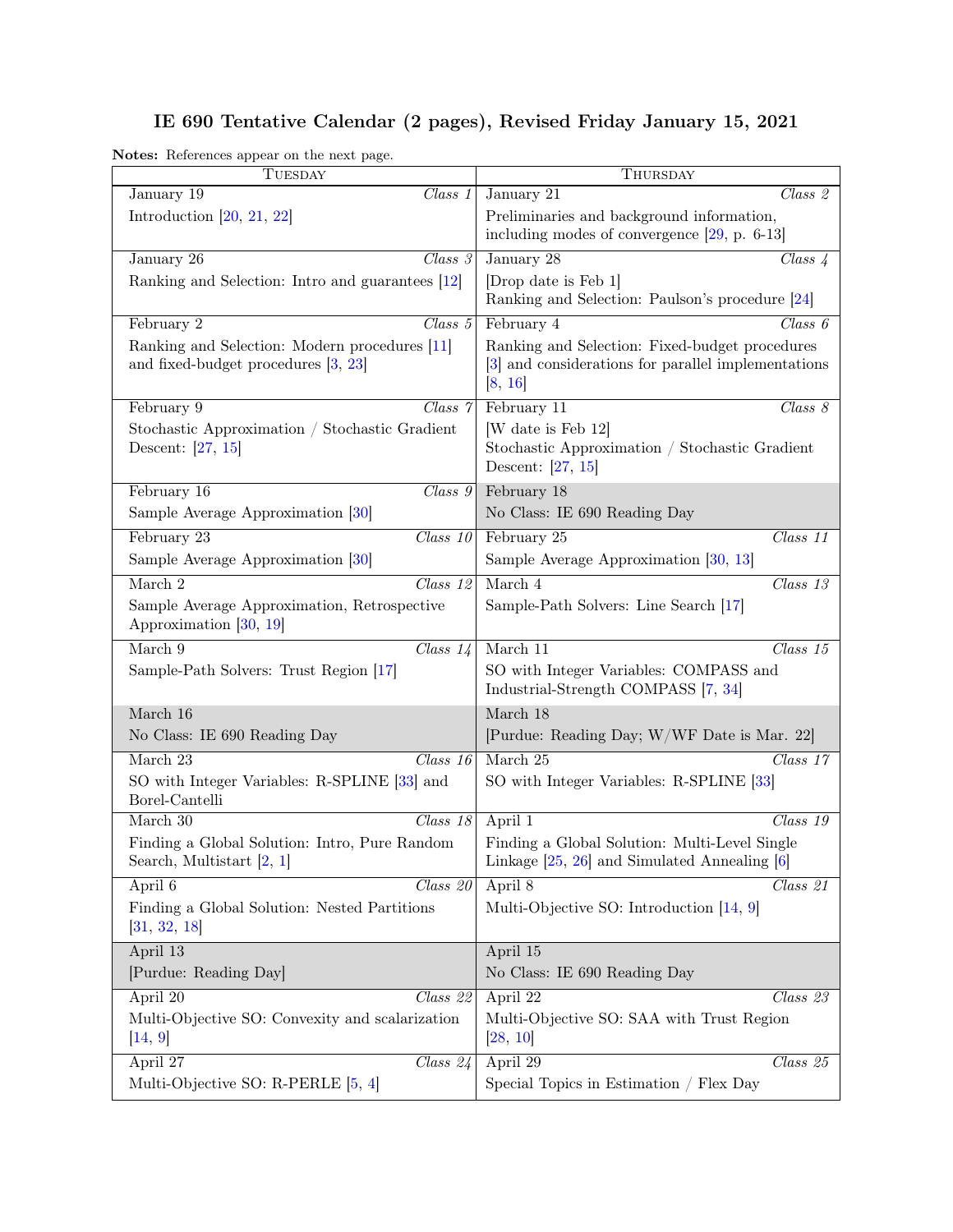| TUESDAY                | THURSDAY |
|------------------------|----------|
| May 4                  | May $6$  |
| <b>Final Exam Week</b> |          |

## References

- <span id="page-1-10"></span>[1] S. Andradóttir. A review of random search methods. In M. C. Fu, editor, *Handbook of Simulation* Optimization, volume 216 of International Series in Operations Research  $\mathcal{C}_{\ell}$  Management Science, pages 277–292. Springer, New York, 2015. doi: 10.1007/978-1-4939-1384-8\_10.
- <span id="page-1-9"></span>[2] C. G. E. Boender and H. E. Romeijn. Stochastic methods. In R. Horst and P. M. Pardalos, editors, Handbook of Global Optimization, volume 2 of Nonconvex Optimization and its Applications. Springer-Science+Business Media, Berlin/Heidelberg, Germany, 1995.
- <span id="page-1-2"></span>[3] C.-H. Chen, J. Lin, E. Yücesan, and S. E. Chick. Simulation budget allocation for further enhancing the efficiency of ordinal optimization. *Discrete Event Dynamic Systems*, 10(3):251–270, 2000. doi: 10.1023/A:1008349927281.
- <span id="page-1-16"></span>[4] K. Cooper and S. R. Hunter. PyMOSO: Software for multi-objective simulation optimization with R-PERLE and R-MinRLE. INFORMS Journal on Computing, 32(4):1101–1108, 2020. doi: 10.1287/ijoc. 2019.0902. URL [http://www.optimization-online.org/DB\\_HTML/2018/10/6876.html](http://www.optimization-online.org/DB_HTML/2018/10/6876.html).
- <span id="page-1-15"></span>[5] K. Cooper, S. R. Hunter, and K. Nagaraj. Bi-objective simulation optimization on integer lattices using the epsilon-constraint method in a retrospective approximation framework. INFORMS Journal on Computing, 32(4):1080–1100, 2020. doi: 10.1287/ijoc.2019.0918. URL [http://www.optimization-online.](http://www.optimization-online.org/DB_HTML/2018/06/6649.html) [org/DB\\_HTML/2018/06/6649.html](http://www.optimization-online.org/DB_HTML/2018/06/6649.html).
- <span id="page-1-11"></span>[6] B. Hajek. Cooling schedules for optimal annealing. Mathematics of Operations Research, 13(2):311–329, 1988.
- <span id="page-1-8"></span>[7] L. J. Hong and B. L. Nelson. Discrete optimization via simulation using COMPASS. Operations Research, 54(1):115–129, January–February 2006. doi: 10.1287/opre.1050.0237.
- <span id="page-1-3"></span>[8] S. R. Hunter and B. L. Nelson. Parallel ranking and selection. In A. Tolk, J. Fowler, G. Shao, and E. Yücesan, editors, Advances in Modeling and Simulation: Seminal Research from 50 Years of Winter Simulation Conferences, Simulation Foundations, Methods and Applications, chapter 12, pages 249–275. Springer International, Switzerland, 2017. doi: 10.1007/978-3-319-64182-9.
- <span id="page-1-13"></span>[9] S. R. Hunter, E. A. Applegate, V. Arora, B. Chong, K. Cooper, O. Rincón-Guevara, and C. Vivas-Valencia. An introduction to multi-objective simulation optimization. ACM Transactions on Modeling and Computer Simulation, 29(1):7:1–7:36, January 2019. doi: 10.1145/3299872.
- <span id="page-1-14"></span>[10] S. Kim and J. Ryu. The sample average approximation method for multi-objective stochastic optimization. In S. Jain, R. R. Creasey, J. Himmelspach, K. P. White, and M. Fu, editors, Proceedings of the 2011 Winter Simulation Conference, pages 4026–4037, Piscataway, NJ, 2011. IEEE. doi: 10.1109/WSC.2011.6148092.
- <span id="page-1-1"></span>[11] S.-H. Kim and B. L. Nelson. A fully sequential procedure for indifference-zone selection in simulation. ACM Transactions on Modeling and Computer Simulation, 11(3):251–273, 2001.
- <span id="page-1-0"></span>[12] S.-H. Kim and B. L. Nelson. Selecting the best system. In S. G. Henderson and B. L. Nelson, editors, Simulation, Handbooks in Operations Research and Management Science, Volume 13, pages 501–534. Elsevier, Amsterdam, The Netherlands, 2006.
- <span id="page-1-6"></span>[13] W.-K. Mak, D. P. Morton, and R. K. Wood. Monte Carlo bounding techniques for determining solution quality in stochastic programs. Operations Research Letters, 24:47–56, 1999.
- <span id="page-1-12"></span>[14] K. Miettinen. Nonlinear Multiobjective Optimization. Kluwer Academic Publishers, Boston, 1999.
- <span id="page-1-5"></span>[15] D. Newton, F. Yousefian, and R. Pasupathy. Stochastic Gradient Descent: Recent Trends, chapter 9, pages 193–220. INFORMS, 2018. doi: 10.1287/educ.2018.0191.
- <span id="page-1-4"></span>[16] E. C. Ni, D. F. Ciocan, S. G. Henderson, and S. R. Hunter. Efficient ranking and selection in parallel computing environments. Operations Research, 65(3):821–836, May-June 2017. doi: 10.1287/opre.2016. 1577.
- <span id="page-1-7"></span>[17] J. Nocedal and S. J. Wright. Numerical Optimization. Springer Series in Operations Research and Financial Engineering. Springer, New York, 2nd edition, 2006.